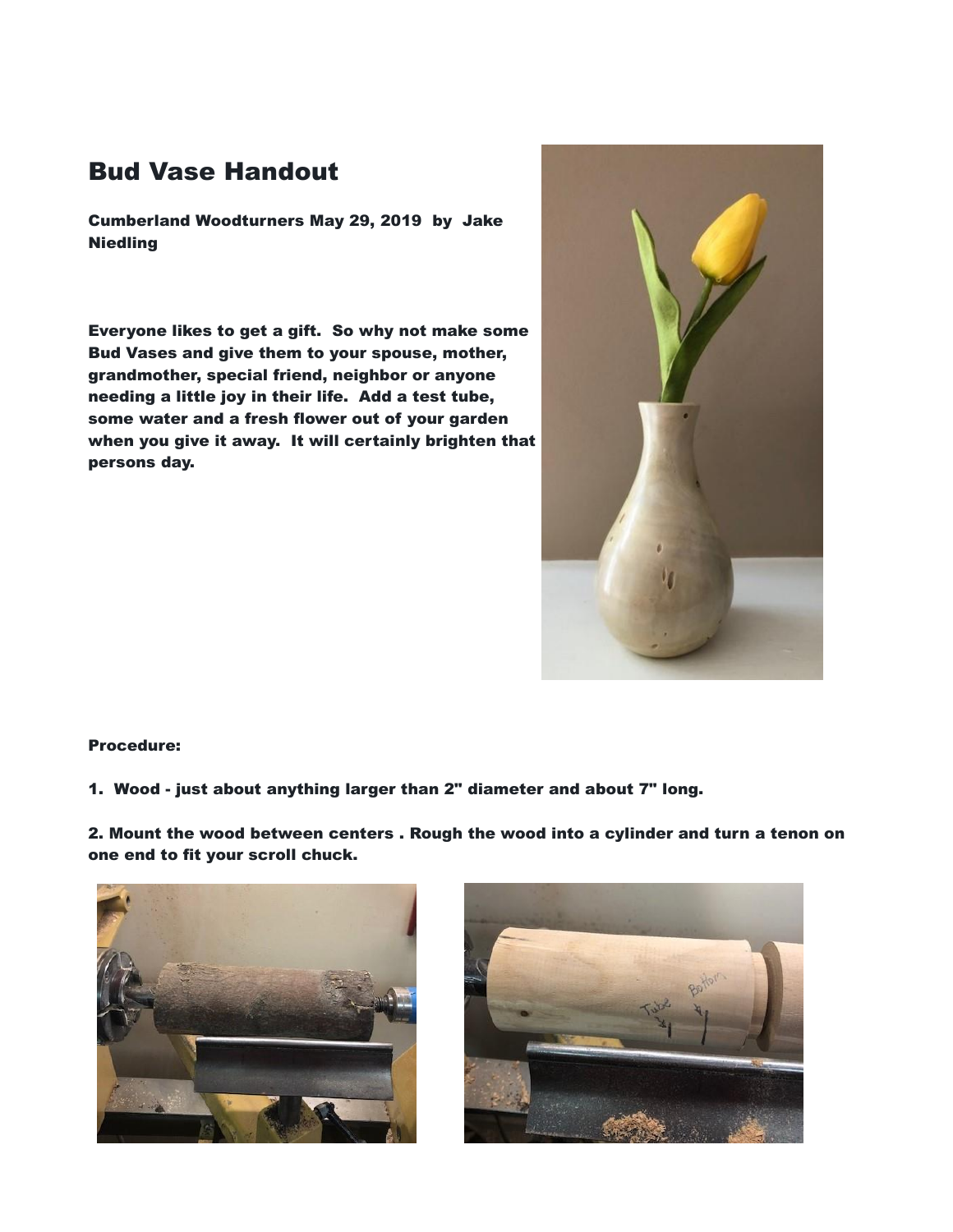3. Remove and re-mount the wood into the chuck. Begin shaping the top and make a starter hole for the 1/2" drill bit. Put drill chuck in the tail stock and drill a 1/2" hole as deep as the glass test tube is long. About 5" normally. I like to leave about 1/8" of the tube sticking out of the hole when finished.





4. Using a sanding stick , sand the inside of the drilled hole until the test tube slides in easily. If you have a 9/16" drill bit, then the sanding stick will not be required. But always check to make sure the glass test tube will easily go into the drilled hole with no pressure.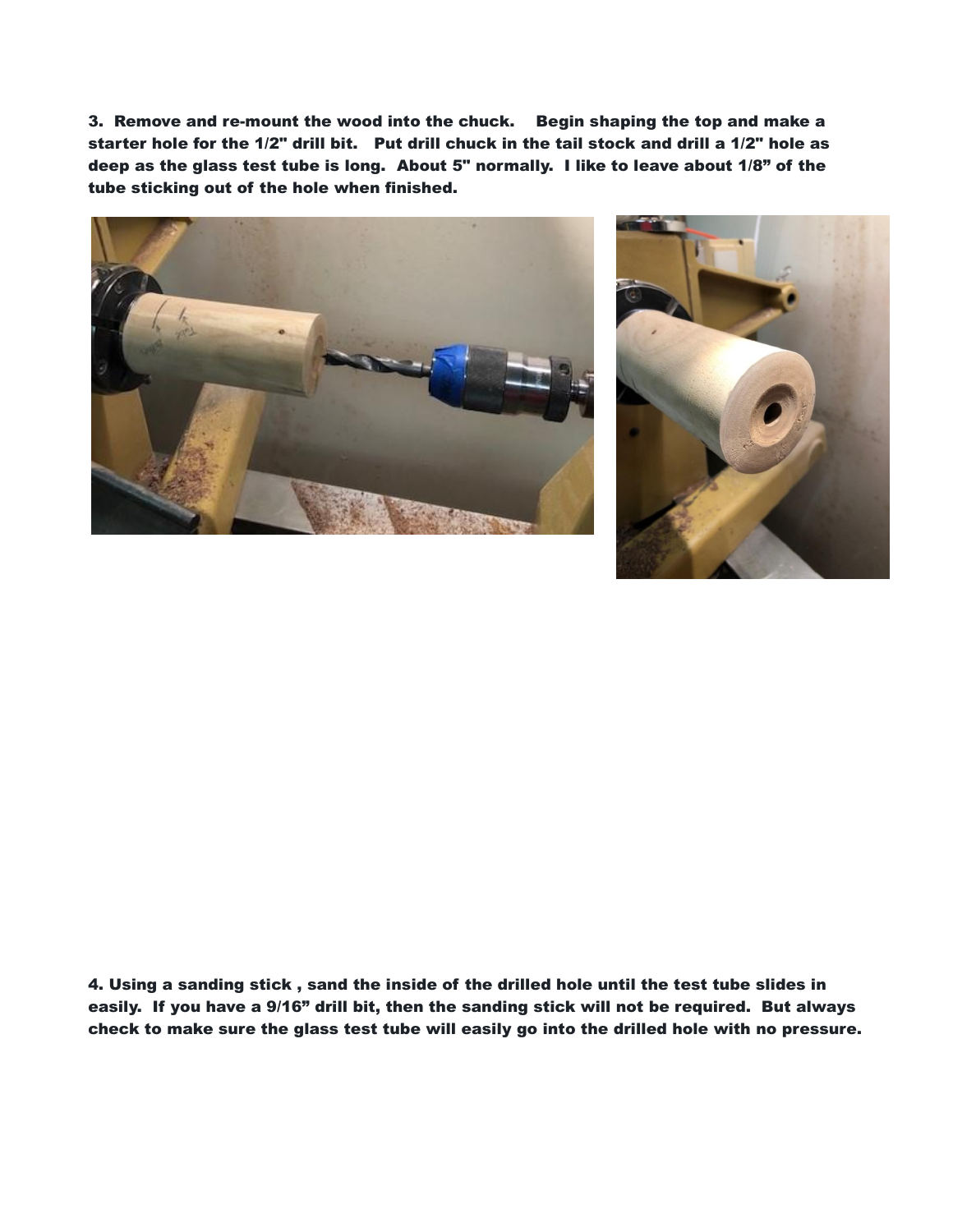

5. Measure the depth of the hole and determine where the bottom of the bud vase will be. Use a parting tool to make a 1/2" deep cut to show you where the bottom will be when shaping the bud vase.





6. Turn, shape and sand the outside of the bud vase. Explore and try different shapes.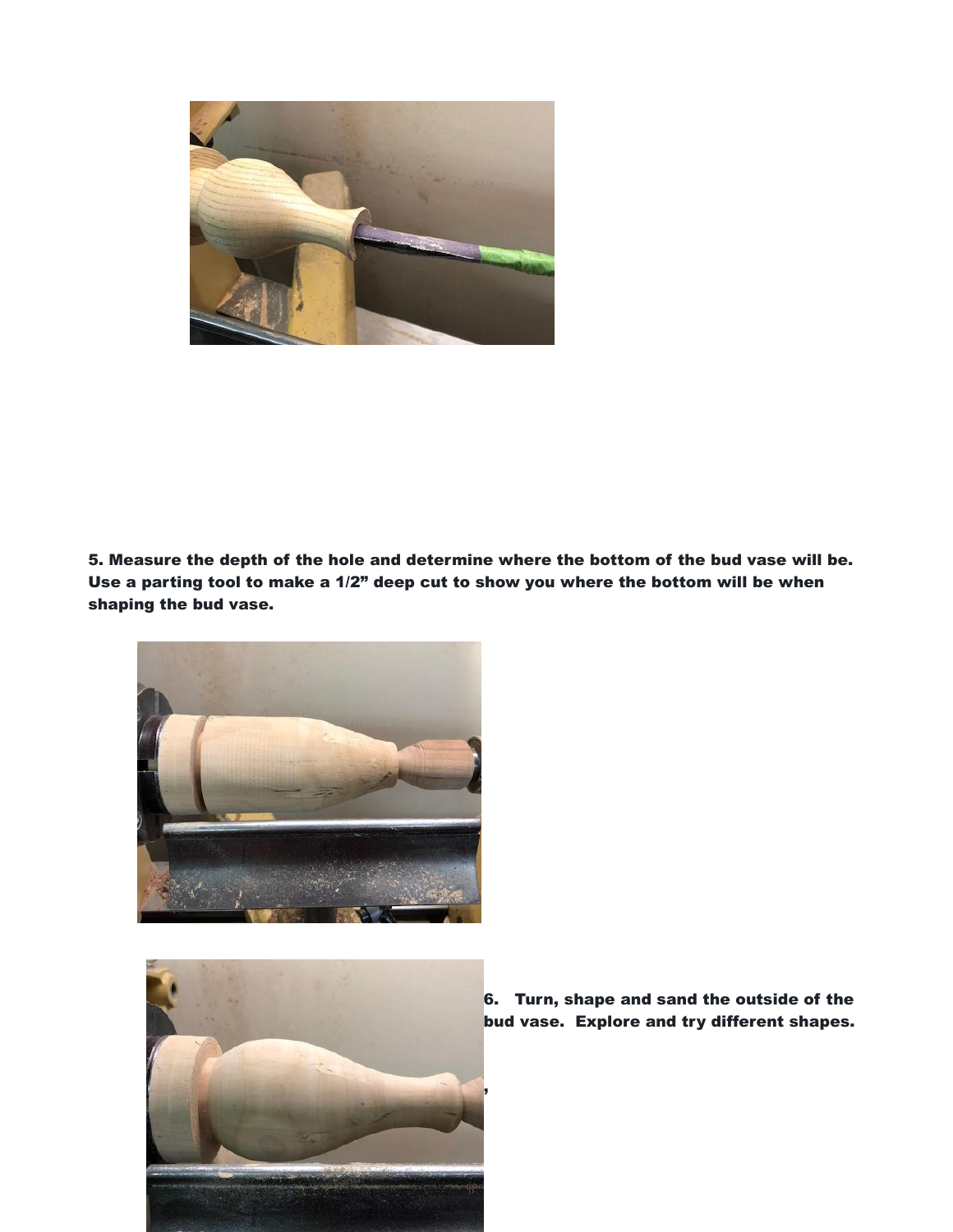7. Add any details, texture or color, if you like. Such as beads, burn lines, wire brush, milk paint, pyrography, etc.

8. Part off the vase. Sand the bottom flat or reverse turn the bottom on a jamb chuck.